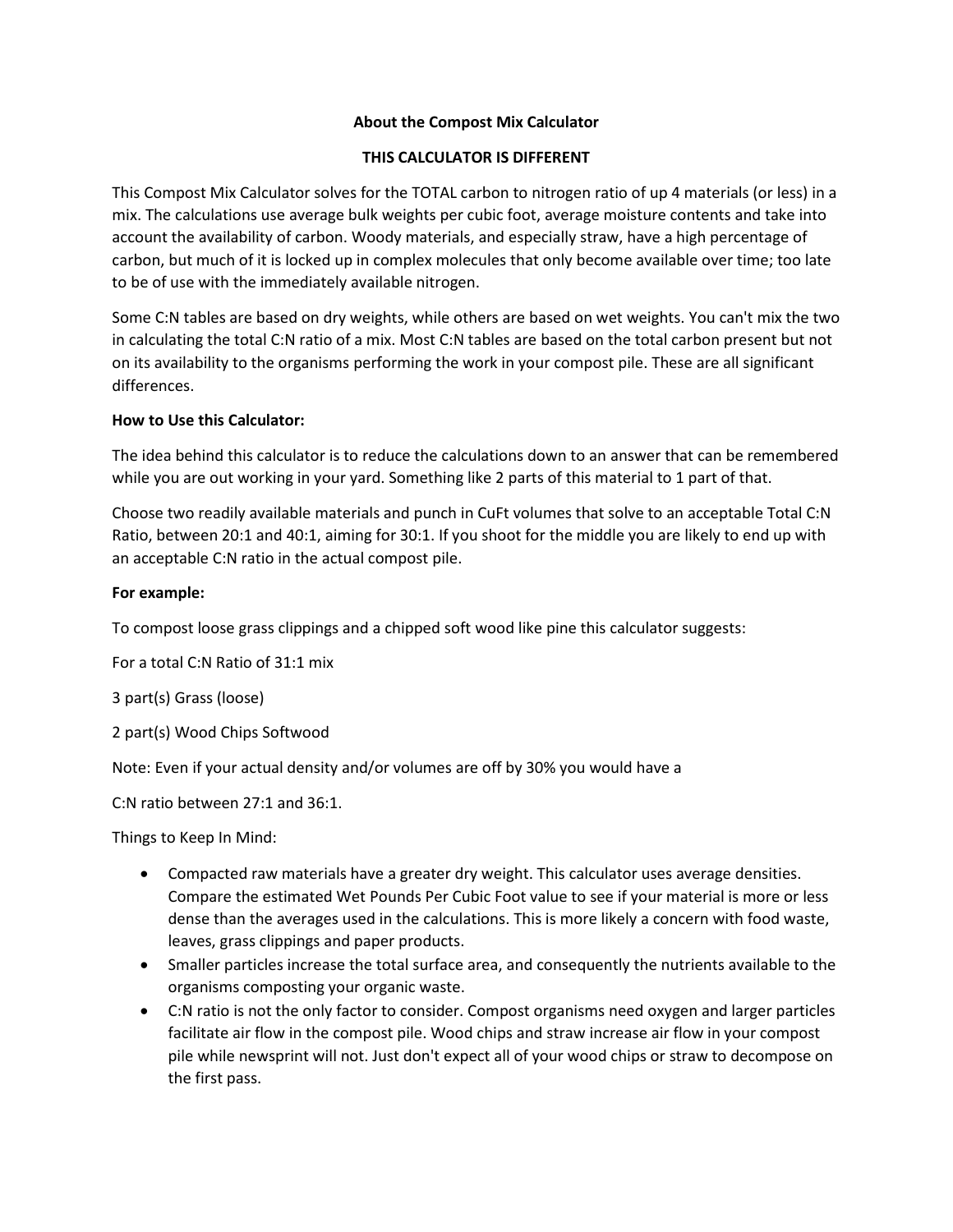- Compost organisms need water. Wood chips and straw don't absorb moisture as readily as paper or leaves. Some combination of wood chips and paper or leaves make a better mix.
- The carbon in high lignin materials like wood chips and straw will become available in time. Look for a white fungus to appear in your compost pile as it begins to cool down near the end of the compost cycle. The white fungi break up the complex lignin molecules making the carbon in the material available for the next batch of compost.
- This compost recipe calculator is intended for home composting use. The values used in the calculations are averages which will give satisfactory results in most instances. In an agricultural application you will get better results if you first get a lab analysis of your raw materials and perform the calculations with the lab results. If you would like more information concerning the values required and the specific calculations, contact Klickitat County Solid Waste.

## **More Data:**

Raw data includes:

- Bulk Density of Wet Material (average pounds per cubic foot or yard)
- Percent Moisture (average)
- Percent Nitrogen (average, dry weight basis)
- C:N Ratio (average, dry weight basis)
- Percent Cell Wall (average, van Soest Test for Neutral Detergent Fiber)
- Percent Lignin (average, van Soest Test for Acid Detergent Lignin)

The availability of carbon is determined using VBA code in an MS Access97 database. The results are exported to the javascript data array used in the Compost Mix Calculator.

The calculator would be more useful if it had data for other common compost materials like pine needles, oak leaves, maple leaves or a mix of common garden weeds. The science behind the carbon availability calculation originates from research into the nutritional value of various feed stocks as they pertain to dairy cows, cattle and other ruminants. Consequently the publicly available data is mostly some kind of animal feed.

If you would like to contribute to the data pool in this calculator you can have your specific material analyzed by a lab to obtain the data listed above. Email a copy of the lab results to averiem@klickitatcounty.org, and we will try to include it in the calculations. Expect a lab cost of \$35-45 per material if you use the Washington State University, Department of Natural Resource Science's, "Wildlife Habitat and Nutrition Lab". (From their home page click on Research > Wildlife Habitat Lab > Next [near bottom of page] to see price list and contact information.)

# **Appreciation:**

Tom L Richard, Ph.D. formerly of Cornell University, now at Iowa State University, for providing an excellent source of information on the Cornell University web site and for taking the time to share his comments on this compost mix calculator project.